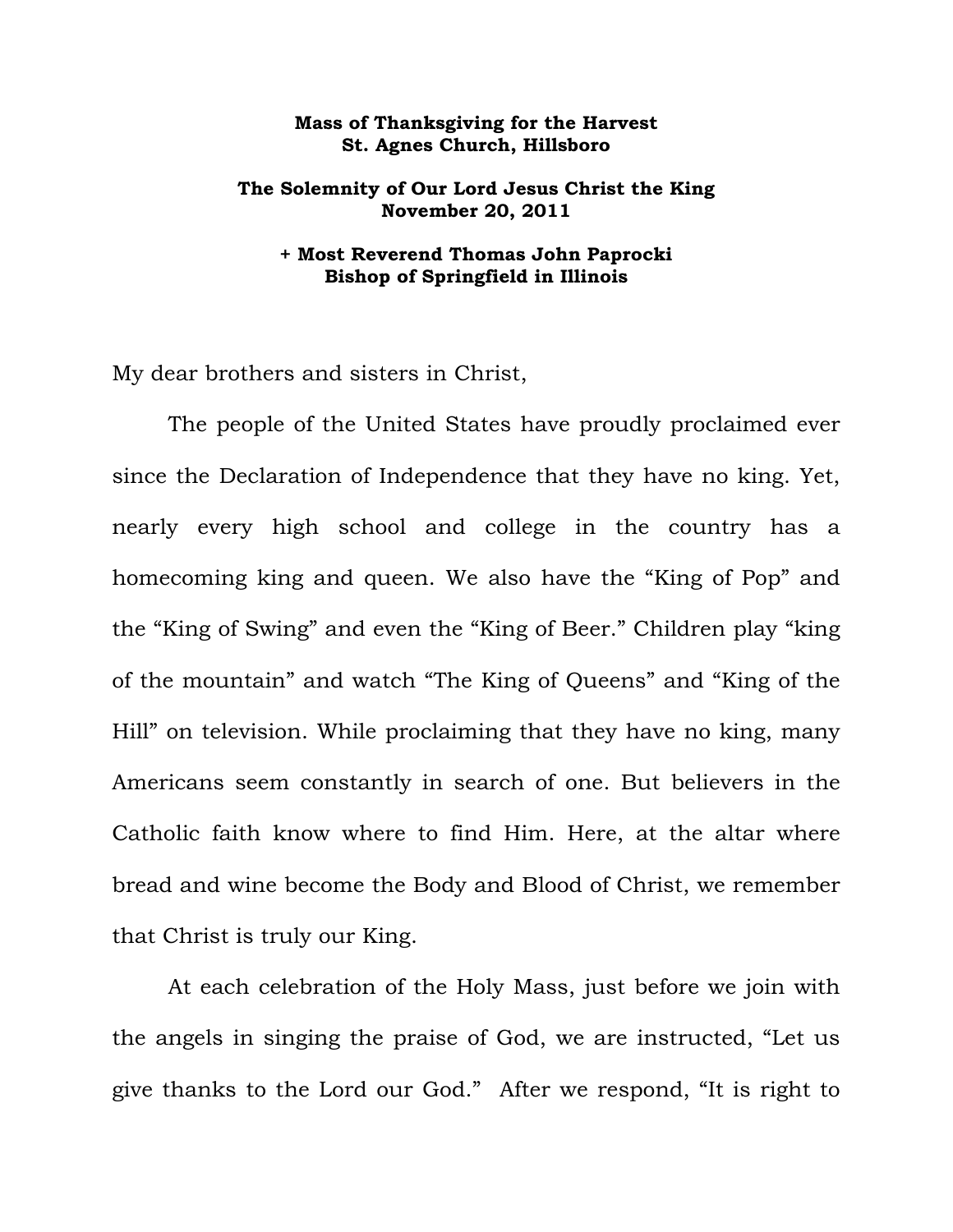give him thanks and praise," the priest recounts to the Lord of the many reasons we have to give him thanks. Depending on the particular liturgical celebration, we give thanks for the Paschal Mystery of Christ; the example of the Blessed Virgin Mary; the witness of the martyrs – such as St. Agnes - and the exemplary lives of the saints; we thank God for the protection of the angels and for the particular moments in the life of Christ commemorated through the liturgical calendar.

 As we reflect on the fittingness of our thanksgiving, it is an honor to with you this morning to unite our grateful hearts in praise to God. I am especially grateful to Father Jim Neuman, the Pastor of this parish and Dean of this area, as well as to his parishioners for their gracious welcome and kind hospitality. I also thank Sr. Jane Boos, S.S.N.D. and Jim Schumacher for coordinating our celebration.

 Today we give thanks to God not only for the Kingship of Jesus Christ, but also for the fruits of the harvest now brought in from the fields; we give thanks. Soon we will offer to the Lord a portion of the harvest because we know that "the earth has yielded its fruit, the Lord our God has blessed us" (Psalm 66:7-8). Even so,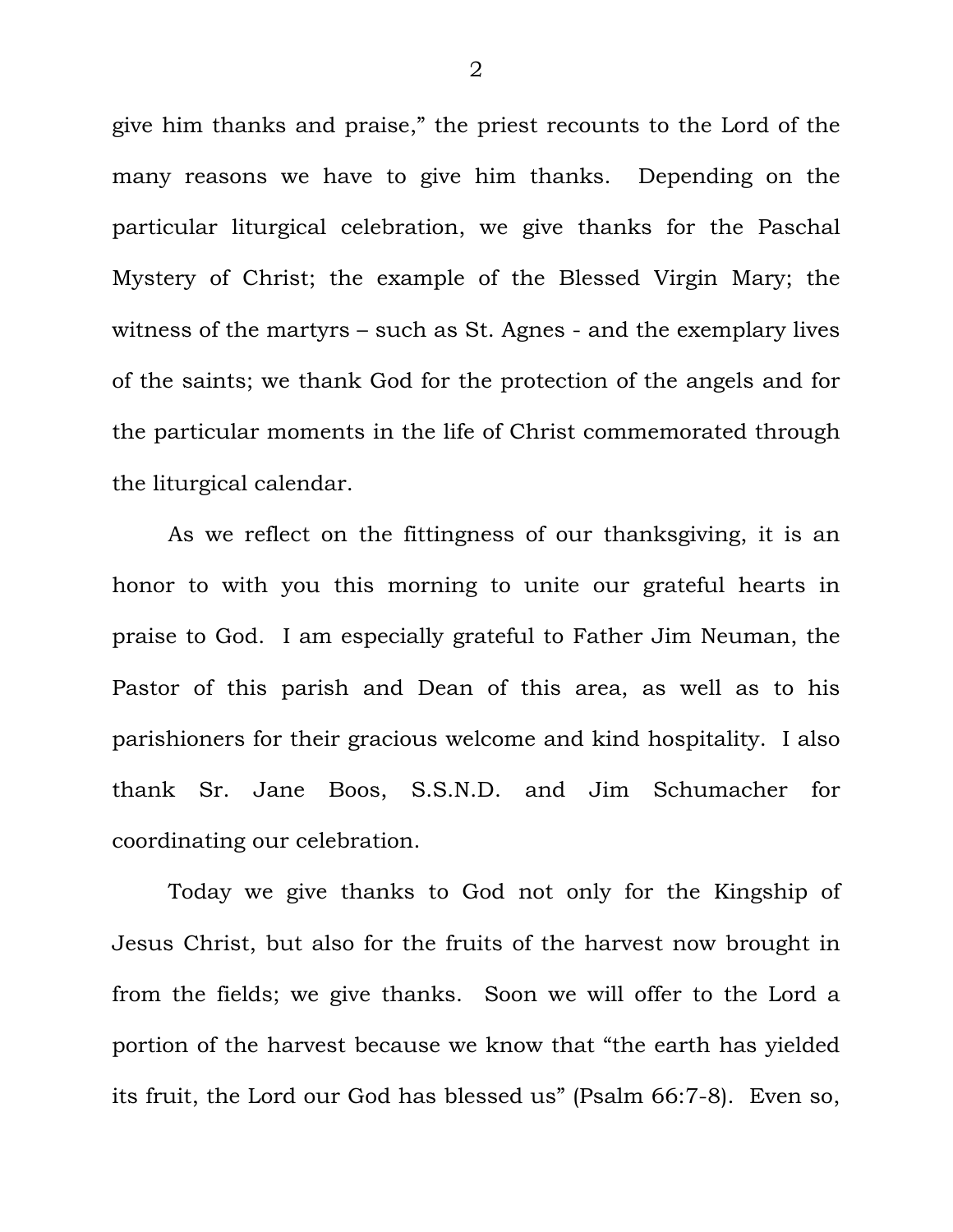today's celebration and act of thanksgiving is not simply about giving thanks for the harvest; rather, today's "symbolic offering of firstfruits of the harvest to God" is also "a reminder of the debt of gratitude owed to God for all his favors."1

 To understand what this means, we need only think of those first pilgrims who gathered for that first Thanksgiving meal on these shores. H. V. Westmeyer memorably described the circumstances of that great day: "The pilgrims made seven times more graves than huts. No American has been more impoverished than those who, nonetheless, set aside a day of thanksgiving."

 Despite their sufferings and the many and great hardships they not only encountered but also endured, those early pilgrims recognized the necessity of the creature to give thanks to their Creator who has promised, "I will rescue them from every place where they were scattered when it was cloudy and dark… I myself will pasture my sheep; I myself will give them rest" (Ezekiel 34:12-13, 15).

 Even in the midst of deep agony and unfathomable misery there is still reason to give thanks, for "Christ has been raised from the dead, the firstfruits of those who have fallen asleep" (I

3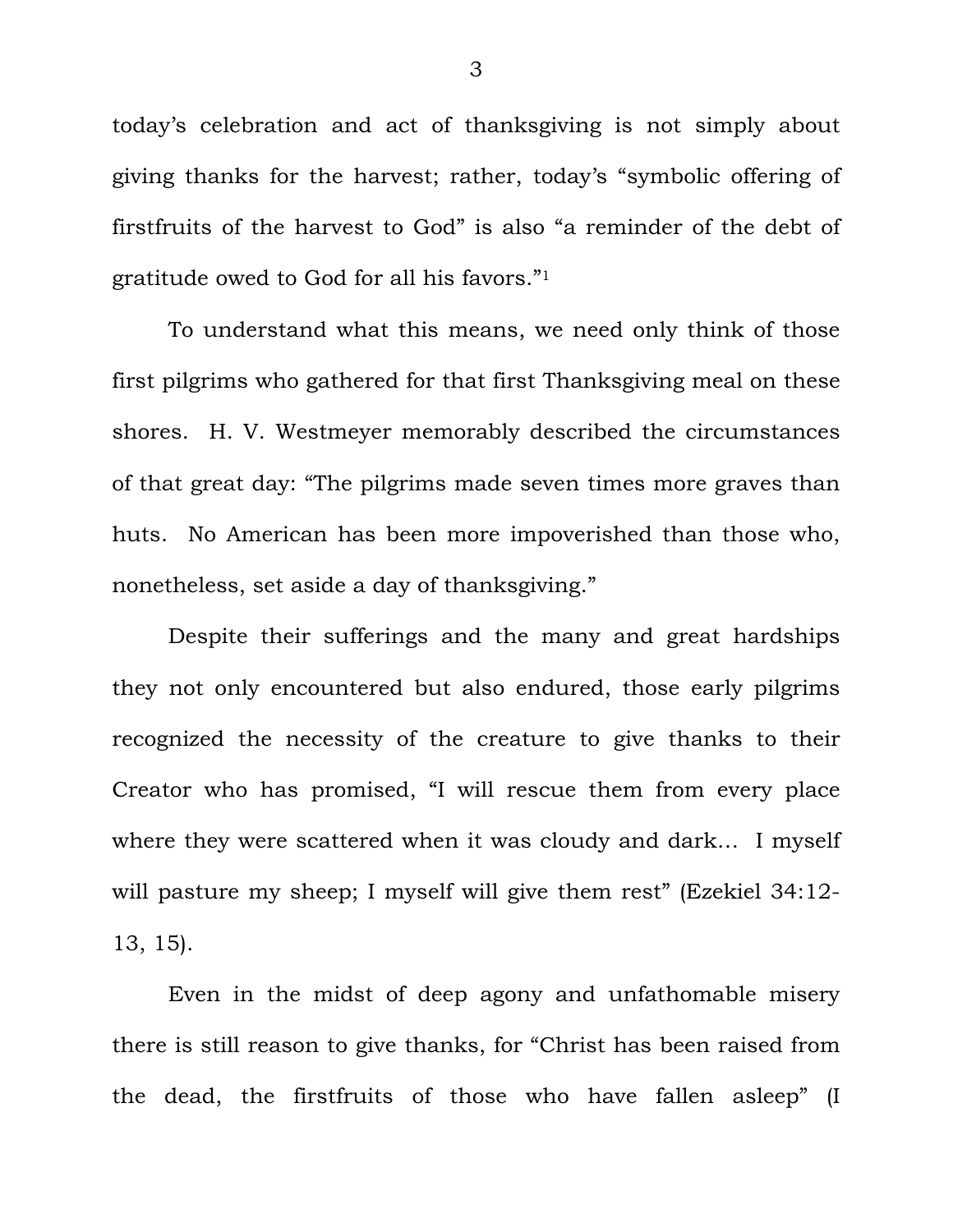Corinthians 15:20). And if Christ is raised from the dead, so, too, will we be raised from the dead to "dwell in the house of the LORD for years to come" (Psalm 23:6).

 What is more, we could rightly say that only the person who regularly and sincerely gives thanks can help meet the needs of others who are suffering and are in want. Only the thankful person recognizes what he or she has been given; only the thankful person recognizes that he or she might also be in want tomorrow and therefore may also have to count of the generosity of strangers. Those to whom the Lord Jesus, the King of the Universe, will say, "For I was hungry and you gave me food, I was thirsty and you gave me drink, a stranger and you welcomed me, naked and you clothed me, ill and you cared for me, in prison and you visited" are those who gave thanks throughout their lives and saw the need of the "least brothers" of the Lord (Matthew 25:35-36, 40).

 Today, brothers and sisters, as we offer these firstfruits of the harvest to God, let us ask the Lord not only to make this harvest sustain our lives, but also to help us use this harvest for his glory and for the good of all.2